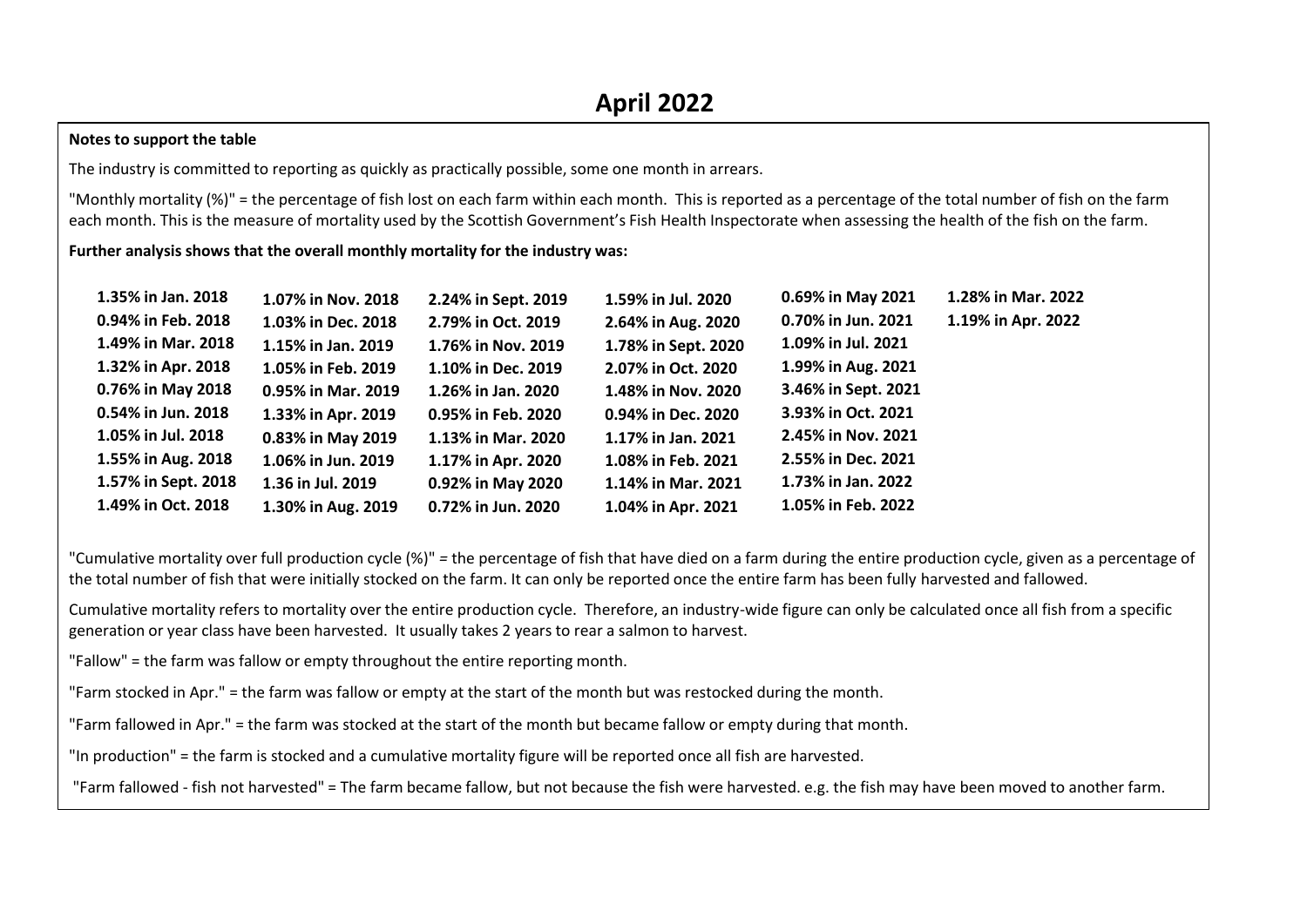### **Notes to support the table**

"Fallow" = the farm was fallow or empty throughout the entire reporting month.

"Farm stocked in Apr." = the farm was fallow or empty at the start of the month but was restocked during the month.

"Farm fallowed in Apr." = the farm was stocked at the start of the month but became fallow or empty during that month.

# **Statistics for April 2022**

There are 206 active salmon farms in Scotland.

Of these, 154 (or 75%) were stocked at some point during April 2022.

This means 52 (or 25%) of active farms were fallow or empty throughout April 2022.

## **Mortality Categories**

Mortality categories presented in this report align with those of the Scottish Government's Farmed Fish Health Framework initiative.

Smolt and Transfer - *Mortalities as a result of transfer or complications with smoltification.*

Predation - *Mortalities primarily due to seal or bird attacks as well as other predator related losses.*

Jellyfish / plankton - *Physical algal damage and jellyfish stings.*

Environment - *Physico-chemical impacts (i.e., not biological).*

Viral disease - *All mortalities related to viral challenges.*

Bacterial disease - *All mortalities related to bacterial challenges.*

Handling - *Damage resulting from essential physical handling.*

Sea lice management - *Any mortalities that are due to sea lice management e.g., treatments.*

Gill health related - *Any mortalities linked to gill health or gill health management e.g., treatments.*

Other - *Any other cause of mortality.*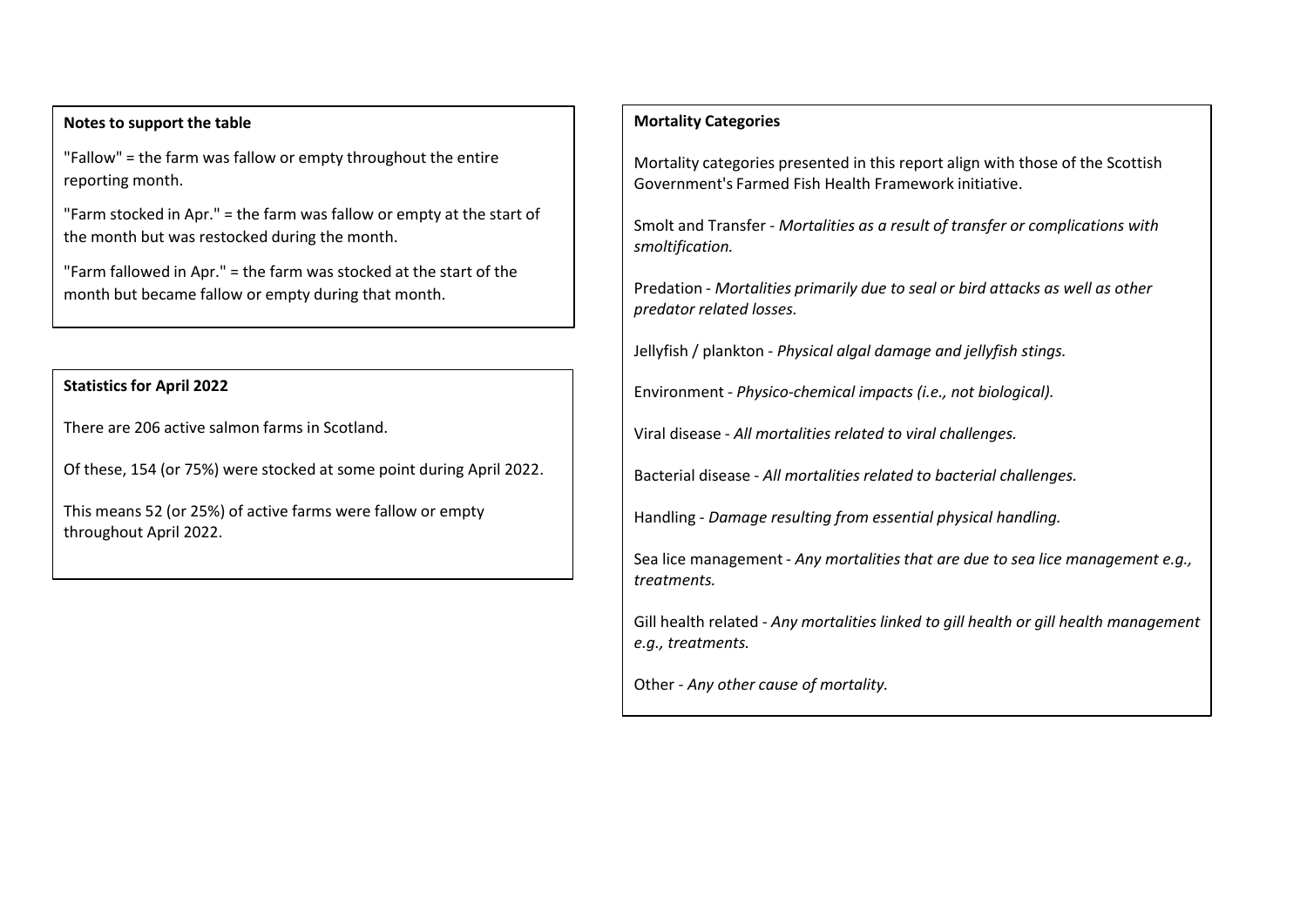| Company                             | Farm                        | Monthly mortality (%)      | <b>Notes</b>                            | <b>Cumulative mortality over</b><br>full production cycle (%) |
|-------------------------------------|-----------------------------|----------------------------|-----------------------------------------|---------------------------------------------------------------|
| <b>Cooke Aquaculture (Scotland)</b> | <b>Balta Isle</b>           | 0.1                        |                                         | In production                                                 |
| <b>Cooke Aquaculture (Scotland)</b> | <b>Bastaness</b>            | 0.5                        |                                         | In production                                                 |
| <b>Cooke Aquaculture (Scotland)</b> | <b>Bay of Cleat (North)</b> | 0.0 (Farm stocked in Apr.) |                                         | In production                                                 |
| <b>Cooke Aquaculture (Scotland)</b> | <b>Bay of Cleat (South)</b> | Fallow                     |                                         | Fallow                                                        |
| <b>Cooke Aquaculture (Scotland)</b> | <b>Bay of Ham</b>           | Fallow                     |                                         | Fallow                                                        |
| <b>Cooke Aquaculture (Scotland)</b> | <b>Bay of Holland</b>       | 0.3                        |                                         | In production                                                 |
| <b>Cooke Aquaculture (Scotland)</b> | <b>Bay of Vady</b>          | 0.8                        |                                         | In production                                                 |
| <b>Cooke Aquaculture (Scotland)</b> | <b>Bow of Hascosay</b>      | 1.0 (Farm stocked in Apr.) |                                         | In production                                                 |
| <b>Cooke Aquaculture (Scotland)</b> | <b>Burkwell</b>             | 0.3                        |                                         | In production                                                 |
| <b>Cooke Aquaculture (Scotland)</b> | <b>Burrastow</b>            | 0.3                        |                                         | In production                                                 |
| <b>Cooke Aquaculture (Scotland)</b> | <b>Carness Bay</b>          | 0.6                        |                                         | In production                                                 |
| <b>Cooke Aquaculture (Scotland)</b> | <b>Chalmers Hope</b>        | 0.4                        |                                         | In production                                                 |
| <b>Cooke Aquaculture (Scotland)</b> | Cloudin                     | 0.9                        |                                         | In production                                                 |
| <b>Cooke Aquaculture (Scotland)</b> | <b>Djubawick</b>            | 0.5                        |                                         | In production                                                 |
| <b>Cooke Aquaculture (Scotland)</b> | <b>East Skelwick</b>        | 0.2                        |                                         | In production                                                 |
| <b>Cooke Aquaculture (Scotland)</b> | <b>Fara West</b>            | 0.5                        |                                         | In production                                                 |
| <b>Cooke Aquaculture (Scotland)</b> | <b>Flaeshins</b>            | 1.3                        |                                         | In production                                                 |
| <b>Cooke Aquaculture (Scotland)</b> | Hogan                       | Fallow                     |                                         | Fallow                                                        |
| <b>Cooke Aquaculture (Scotland)</b> | <b>Kirk Noust</b>           | Fallow                     |                                         | Fallow                                                        |
| <b>Cooke Aquaculture (Scotland)</b> | Kirkabister                 | Fallow                     |                                         | Fallow                                                        |
| <b>Cooke Aquaculture (Scotland)</b> | Lee of Burrafirth           | Fallow                     |                                         | Fallow                                                        |
| <b>Cooke Aquaculture (Scotland)</b> | Lyrawa Bay                  | 0.2                        |                                         | In production                                                 |
| <b>Cooke Aquaculture (Scotland)</b> | <b>Meil Bay</b>             | 0.9                        |                                         | In production                                                 |
| <b>Cooke Aquaculture (Scotland)</b> | <b>MidTaing</b>             | Fallow                     |                                         | Fallow                                                        |
| <b>Cooke Aquaculture (Scotland)</b> | <b>Mill Bay</b>             | 0.2                        |                                         | In production                                                 |
| <b>Cooke Aquaculture (Scotland)</b> | <b>Ness of Copister</b>     | 1.6                        |                                         | In production                                                 |
| <b>Cooke Aquaculture (Scotland)</b> | <b>North Sandwick</b>       | 1.1                        |                                         | In production                                                 |
| <b>Cooke Aquaculture (Scotland)</b> | <b>Ouseness</b>             | 19.1                       | Smolts and Transfer / Bacterial disease | In production                                                 |
| <b>Cooke Aquaculture (Scotland)</b> | Pegal Bay                   | 1.1                        |                                         | In production                                                 |
| <b>Cooke Aquaculture (Scotland)</b> | Quanterness                 | 1.9                        |                                         | In production                                                 |
| <b>Cooke Aquaculture (Scotland)</b> | <b>South Cava</b>           | 0.5                        |                                         | In production                                                 |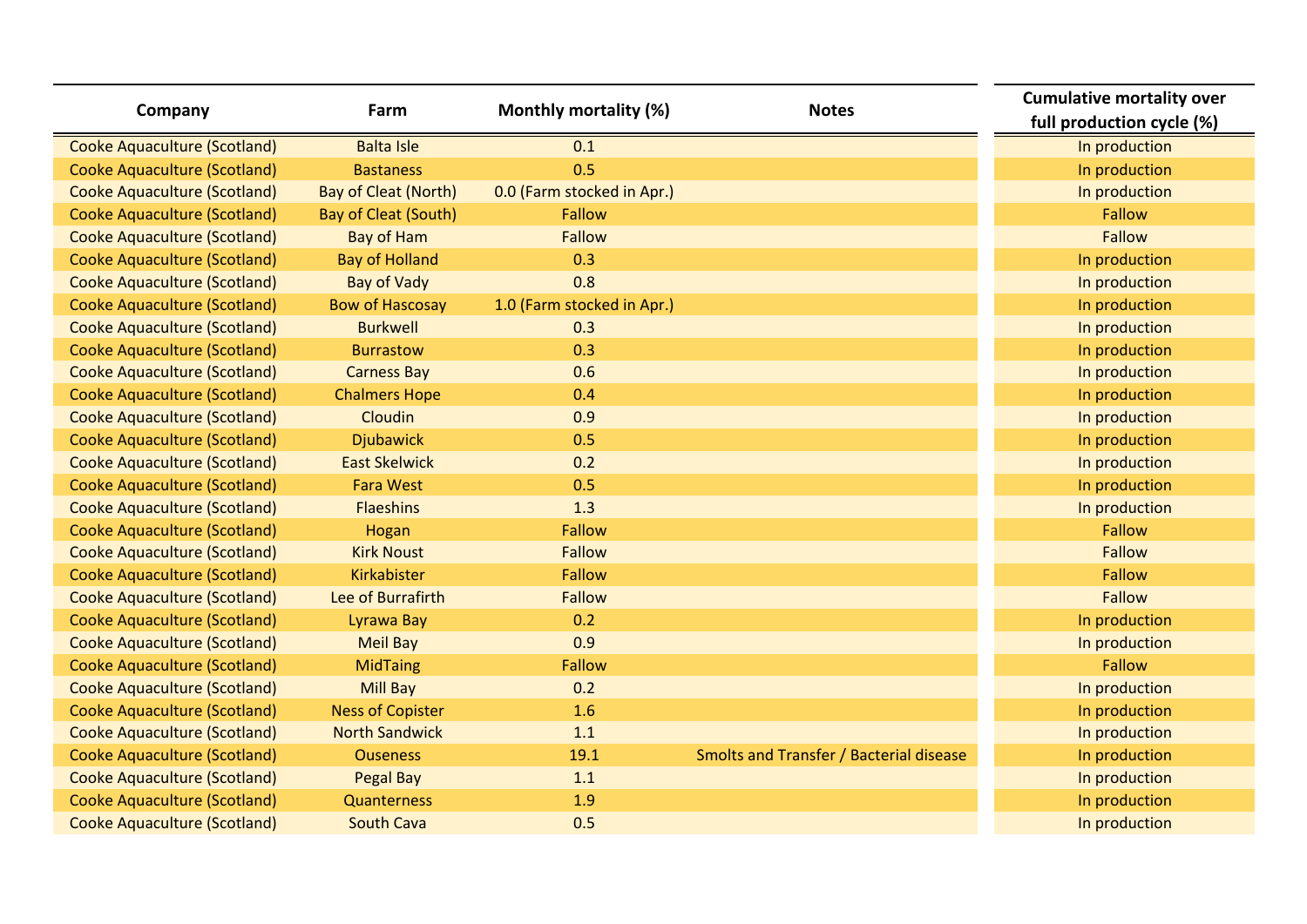| <b>Cooke Aquaculture (Scotland)</b> | <b>Staid of Aithness</b>   | 0.2 (Farm fallowed in Apr.) |                            | 11.1          |
|-------------------------------------|----------------------------|-----------------------------|----------------------------|---------------|
| <b>Cooke Aquaculture (Scotland)</b> | <b>Turness</b>             | 0.5                         |                            | In production |
| <b>Cooke Aquaculture (Scotland)</b> | Uyea Isle                  | 0.7                         |                            | In production |
| <b>Cooke Aquaculture (Scotland)</b> | <b>Vee Taing</b>           | 2.1                         |                            | In production |
| <b>Cooke Aquaculture (Scotland)</b> | <b>Vestness</b>            | 2.3 (Farm stocked in Apr.)  |                            | In production |
| <b>Cooke Aquaculture (Scotland)</b> | <b>Wick of Belmont</b>     | 1.0                         |                            | In production |
| <b>Cooke Aquaculture (Scotland)</b> | <b>Wick of Vatsetter</b>   | 0.8                         |                            | In production |
| <b>Cooke Aquaculture (Scotland)</b> | <b>Winna Ness</b>          | 0.6                         |                            | In production |
| <b>Hendrix-Genetics</b>             | Ormsary                    | 7.6                         | <b>Smolts and Transfer</b> | In production |
| <b>Loch Duart Ltd</b>               | <b>Badcall</b>             | 0.0 (Farm fallowed in Apr.) |                            | 8.8           |
| <b>Loch Duart Ltd</b>               | Calbha Bay                 | 1.5                         |                            | In production |
| <b>Loch Duart Ltd</b>               | <b>Drumbeg</b>             | <b>Fallow</b>               |                            | <b>Fallow</b> |
| <b>Loch Duart Ltd</b>               | Loch a Chairn Bhain        | 1.9                         |                            | In production |
| <b>Loch Duart Ltd</b>               | <b>Loch Carnan</b>         | 0.2                         |                            | In production |
| <b>Loch Duart Ltd</b>               | <b>Loch Laxford</b>        | 0.4                         |                            | In production |
| <b>Loch Duart Ltd</b>               | Lochmaddy                  | 0.9                         |                            | In production |
| <b>Loch Duart Ltd</b>               | Oldany                     | 0.5 (Farm stocked in Apr.)  |                            | In production |
| <b>Loch Duart Ltd</b>               | <b>Outer Bay</b>           | 2.0                         |                            | In production |
| <b>Loch Duart Ltd</b>               | <b>Sound of Harris</b>     | 0.8                         |                            | In production |
| <b>Mowi Scotland Limited</b>        | Ardintoul                  | 3.3                         |                            | In production |
| <b>Mowi Scotland Limited</b>        | Ardnish                    | 0.5                         |                            | In production |
| <b>Mowi Scotland Limited</b>        | <b>Bagh Dail Nan Cean</b>  | 1.3 (Farm stocked in Apr.)  |                            | In production |
| <b>Mowi Scotland Limited</b>        | <b>Boisdale (An Camus)</b> | 0.1                         |                            | In production |
| <b>Mowi Scotland Limited</b>        | Cairidh                    | Fallow                      |                            | <b>Fallow</b> |
| <b>Mowi Scotland Limited</b>        | <b>Camas Glas</b>          | 2.1                         |                            | In production |
| <b>Mowi Scotland Limited</b>        | <b>Caolas a Deas East</b>  | Fallow                      |                            | <b>Fallow</b> |
| <b>Mowi Scotland Limited</b>        | <b>Caolas a Deas West</b>  | Fallow                      |                            | <b>Fallow</b> |
| <b>Mowi Scotland Limited</b>        | Carradale                  | 0.9                         |                            | In production |
| <b>Mowi Scotland Limited</b>        | <b>Carradale North</b>     | 0.6                         |                            | In production |
| <b>Mowi Scotland Limited</b>        | Colonsay                   | 0.7                         |                            | In production |
| <b>Mowi Scotland Limited</b>        | <b>Duich</b>               | 0.4                         |                            | In production |
| <b>Mowi Scotland Limited</b>        | Glencripesdale             | <b>Fallow</b>               |                            | <b>Fallow</b> |
| <b>Mowi Scotland Limited</b>        | Gorsten                    | 2.9                         |                            | In production |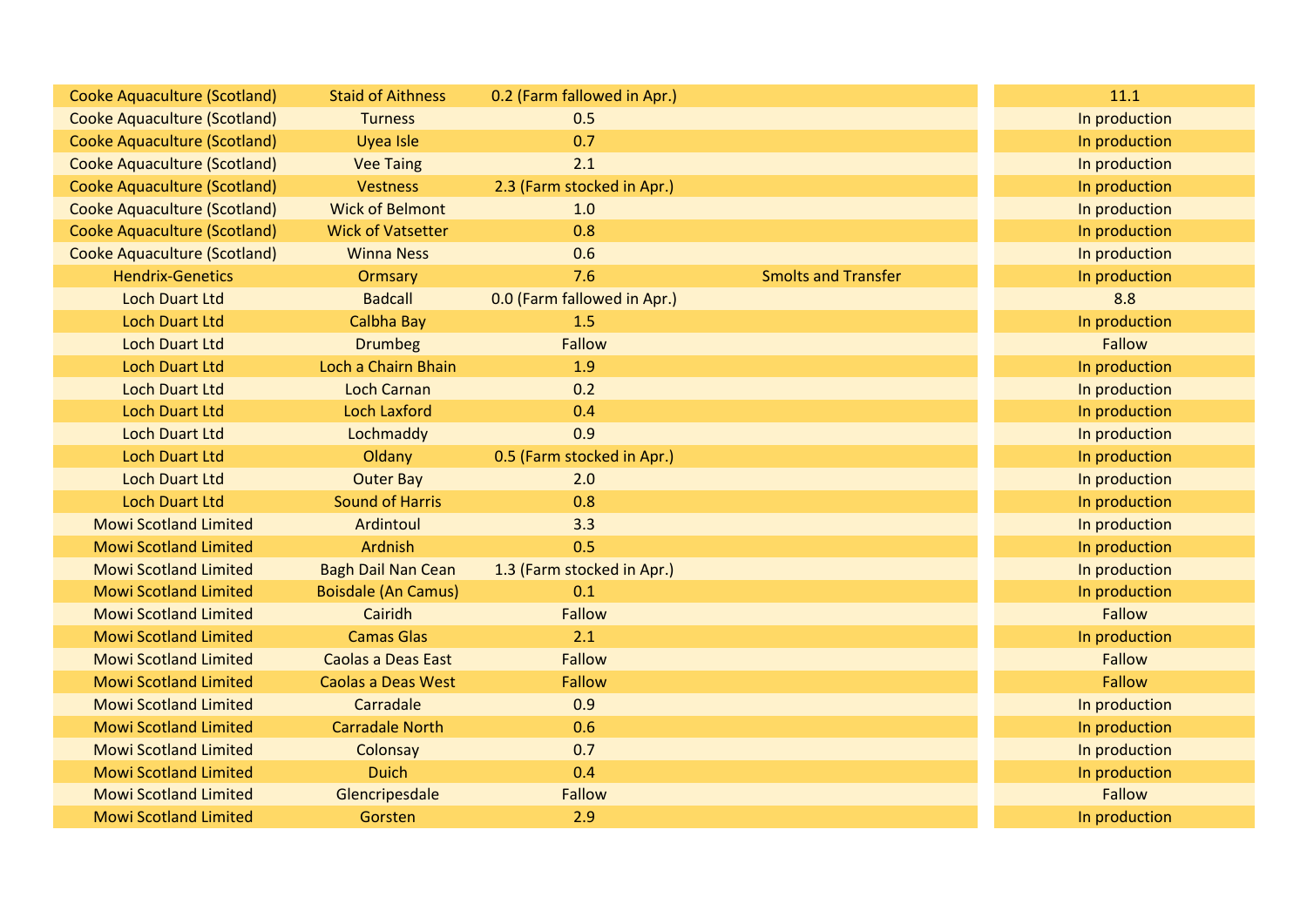| <b>Mowi Scotland Limited</b>   | Greanem                   | 4.1                         | Gill health related      | In production |
|--------------------------------|---------------------------|-----------------------------|--------------------------|---------------|
| <b>Mowi Scotland Limited</b>   | Greshornish               | 3.2                         |                          | In production |
| <b>Mowi Scotland Limited</b>   | <b>Grey Horse Channel</b> | 5.5                         | Predation                | In production |
| <b>Mowi Scotland Limited</b>   | Groatay                   | 0.3                         |                          | In production |
| <b>Mowi Scotland Limited</b>   | Harport                   | 0.4                         |                          | In production |
| <b>Mowi Scotland Limited</b>   | <b>Hellisay</b>           | Fallow                      |                          | Fallow        |
| <b>Mowi Scotland Limited</b>   | <b>Invasion Bay</b>       | 0.5 (Farm fallowed in Apr.) |                          | 5.3           |
| <b>Mowi Scotland Limited</b>   | Kingairloch               | 1.3                         |                          | In production |
| <b>Mowi Scotland Limited</b>   | Leven                     | 0.4                         |                          | In production |
| <b>Mowi Scotland Limited</b>   | Linnhe                    | 5.8                         | <b>Bacterial disease</b> | In production |
| <b>Mowi Scotland Limited</b>   | <b>Loch Alsh</b>          | 0.8                         |                          | In production |
| <b>Mowi Scotland Limited</b>   | <b>Loch Hourn</b>         | <b>Fallow</b>               |                          | Fallow        |
| <b>Mowi Scotland Limited</b>   | <b>Macleans Nose</b>      | <b>Fallow</b>               |                          | Fallow        |
| <b>Mowi Scotland Limited</b>   | <b>Maol Ban</b>           | 0.6 (Farm stocked in Apr.)  |                          | In production |
| <b>Mowi Scotland Limited</b>   | <b>Marulaig Bay</b>       | 0.1                         |                          | In production |
| <b>Mowi Scotland Limited</b>   | <b>Muck</b>               | 0.4                         |                          | In production |
| <b>Mowi Scotland Limited</b>   | <b>North Shore</b>        | <b>Fallow</b>               |                          | Fallow        |
| <b>Mowi Scotland Limited</b>   | <b>North Shore East</b>   | <b>Fallow</b>               |                          | Fallow        |
| <b>Mowi Scotland Limited</b>   | <b>Noster</b>             | 1.8                         |                          | In production |
| <b>Mowi Scotland Limited</b>   | Ornish                    | 0.0 (Farm stocked in Apr.)  |                          | In production |
| <b>Mowi Scotland Limited</b>   | <b>Poll Na Gille</b>      | 0.3 (Farm stocked in Apr.)  |                          | In production |
| <b>Mowi Scotland Limited</b>   | Port Na Cro               | <b>Fallow</b>               |                          | Fallow        |
| <b>Mowi Scotland Limited</b>   | <b>Rum</b>                | 1.5 (Farm fallowed in Apr.) |                          | 16.6          |
| <b>Mowi Scotland Limited</b>   | <b>Scalpay</b>            | 0.4                         |                          | In production |
| <b>Mowi Scotland Limited</b>   | <b>Sconser Quarry</b>     | 0.5                         |                          | In production |
| <b>Mowi Scotland Limited</b>   | Seaforth                  | 1.2                         |                          | In production |
| <b>Mowi Scotland Limited</b>   | Soay                      | 0.5                         |                          | In production |
| <b>Mowi Scotland Limited</b>   | South West Shuna          | 0.2                         |                          | In production |
| <b>Mowi Scotland Limited</b>   | <b>Stulaigh</b>           | 0.5                         |                          | In production |
| <b>Mowi Scotland Limited</b>   | <b>Tabhaigh</b>           | 0.6                         |                          | In production |
| <b>Mowi Scotland Limited</b>   | <b>Torridon</b>           | 0.4                         |                          | In production |
| <b>Mowi Scotland Limited</b>   | <b>Trilleachan Mor</b>    | 0.5 (Farm stocked in Apr.)  |                          | In production |
| <b>Organic Sea Harvest Ltd</b> | Culnacnoc                 | 1.1                         |                          | In production |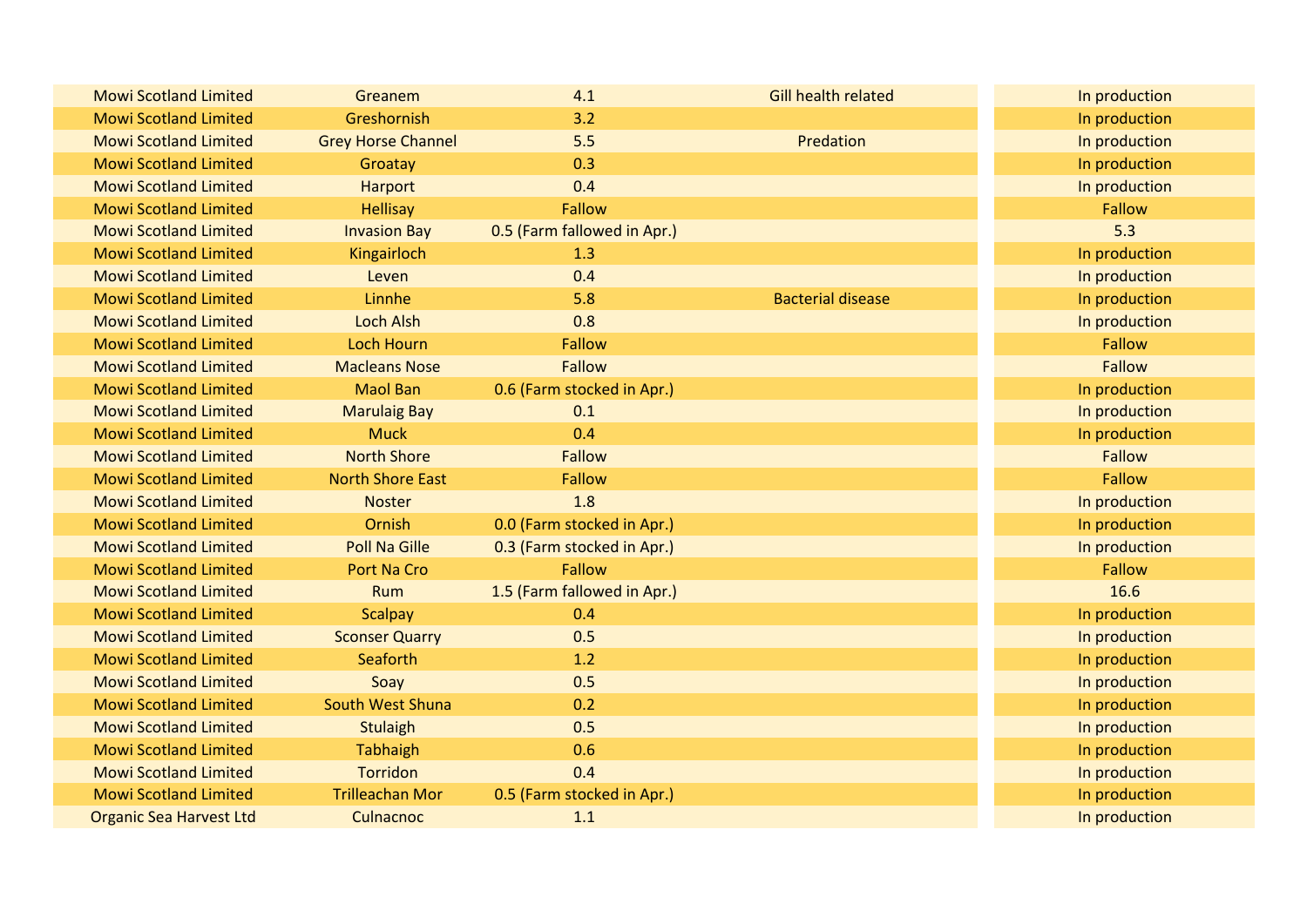| <b>Organic Sea Harvest Ltd</b>     | Invertote               | 1.1                         |                            | In production |
|------------------------------------|-------------------------|-----------------------------|----------------------------|---------------|
| <b>Scottish Salmon Company Ltd</b> | Aird                    | 0.3                         |                            | In production |
| <b>Scottish Salmon Company Ltd</b> | <b>Ardcastle Bay</b>    | 0.2                         |                            | In production |
| <b>Scottish Salmon Company Ltd</b> | Ardgadden               | 0.2                         |                            | In production |
| <b>Scottish Salmon Company Ltd</b> | Ardyne                  | 0.6                         |                            | In production |
| <b>Scottish Salmon Company Ltd</b> | <b>Druimyeon Bay</b>    | Fallow                      |                            | <b>Fallow</b> |
| <b>Scottish Salmon Company Ltd</b> | <b>East Tarbert Bay</b> | Fallow                      |                            | Fallow        |
| <b>Scottish Salmon Company Ltd</b> | <b>Eport Outer</b>      | <b>Fallow</b>               |                            | <b>Fallow</b> |
| <b>Scottish Salmon Company Ltd</b> | Eughlam                 | 0.8                         |                            | In production |
| <b>Scottish Salmon Company Ltd</b> | <b>Furnace Quarry</b>   | <b>Fallow</b>               |                            | <b>Fallow</b> |
| <b>Scottish Salmon Company Ltd</b> | Geasgill                | 2.1                         |                            | In production |
| <b>Scottish Salmon Company Ltd</b> | <b>Glenan Bay</b>       | 1.2                         |                            | In production |
| <b>Scottish Salmon Company Ltd</b> | <b>Gob a Bharra</b>     | 0.6                         |                            | In production |
| <b>Scottish Salmon Company Ltd</b> | Gometra                 | Fallow                      |                            | <b>Fallow</b> |
| <b>Scottish Salmon Company Ltd</b> | <b>Gravir Outer</b>     | 0.5 (Farm fallowed in Apr.) |                            | 42.3          |
| <b>Scottish Salmon Company Ltd</b> | Greanamul               | 0.1                         |                            | In production |
| <b>Scottish Salmon Company Ltd</b> | <b>Kyles Vuia</b>       | 1.5                         |                            | In production |
| <b>Scottish Salmon Company Ltd</b> | Lamlash                 | 0.2                         |                            | In production |
| <b>Scottish Salmon Company Ltd</b> | <b>Maaey</b>            | 0.7                         |                            | In production |
| <b>Scottish Salmon Company Ltd</b> | <b>Maragay Mor</b>      | 0.0 (Farm stocked in Apr.)  |                            | In production |
| <b>Scottish Salmon Company Ltd</b> | <b>Meall Mhor</b>       | 0.7                         |                            | In production |
| <b>Scottish Salmon Company Ltd</b> | Plocrapool              | 0.4                         |                            | In production |
| <b>Scottish Salmon Company Ltd</b> | Portree                 | 1.7                         |                            | In production |
| <b>Scottish Salmon Company Ltd</b> | <b>Portree Outer</b>    | <b>Fallow</b>               |                            | <b>Fallow</b> |
| <b>Scottish Salmon Company Ltd</b> | <b>Quarry Point</b>     | 0.5                         |                            | In production |
| <b>Scottish Salmon Company Ltd</b> | Reibinish               | 3.2                         |                            | In production |
| <b>Scottish Salmon Company Ltd</b> | <b>Rubha Stillaig</b>   | 1.4                         |                            | In production |
| <b>Scottish Salmon Company Ltd</b> | Scadabay                | 6.3                         | <b>Gill health related</b> | In production |
| <b>Scottish Salmon Company Ltd</b> | Scotasay                | 0.9                         |                            | In production |
| <b>Scottish Salmon Company Ltd</b> | <b>Sgeir Dughall</b>    | 0.3                         |                            | In production |
| <b>Scottish Salmon Company Ltd</b> | <b>Sgian Dubh</b>       | 0.4                         |                            | In production |
| <b>Scottish Salmon Company Ltd</b> | <b>Strome</b>           | <b>Fallow</b>               |                            | <b>Fallow</b> |
| <b>Scottish Salmon Company Ltd</b> | <b>Strondoir Bay</b>    | 0.5                         |                            | In production |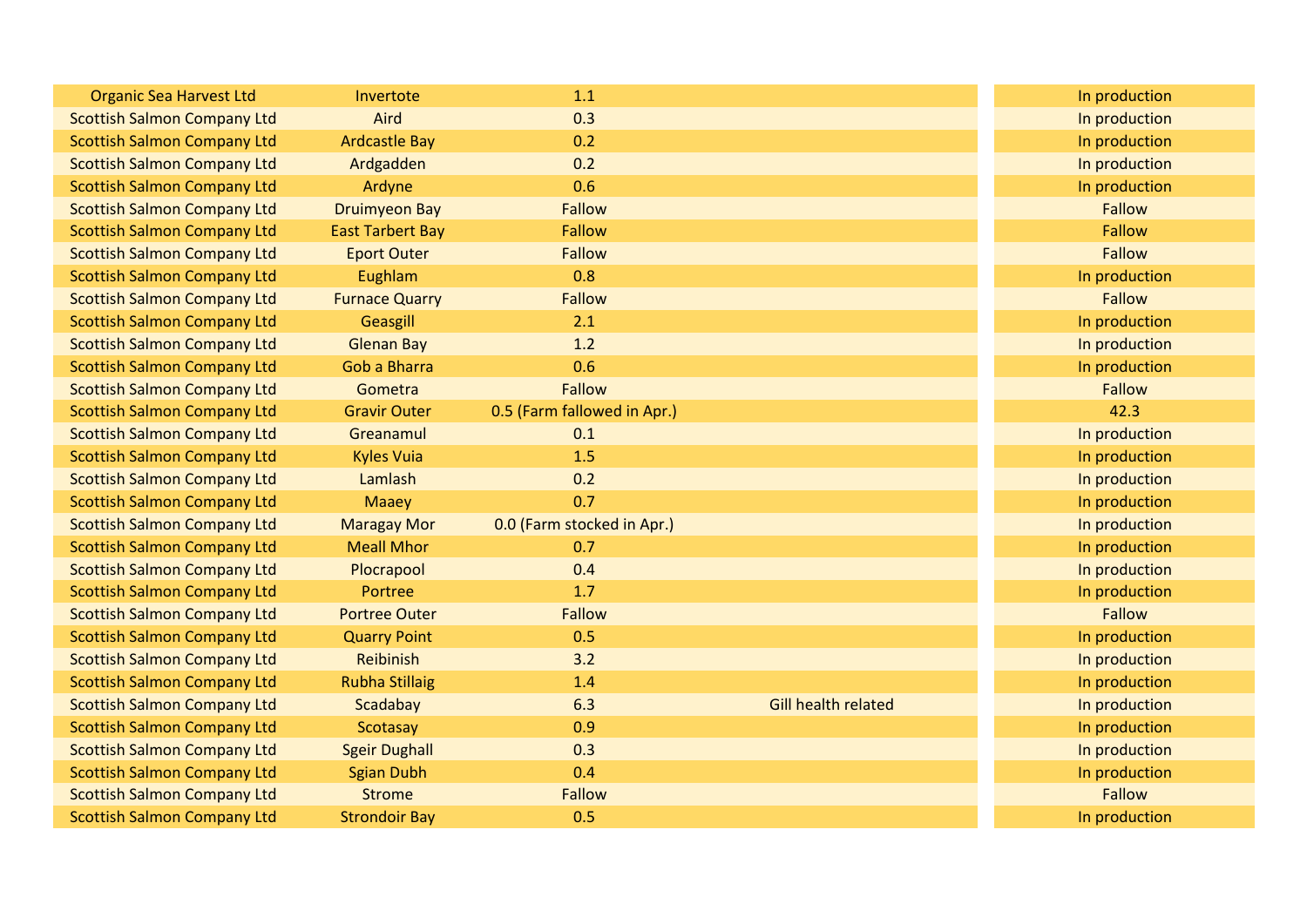| <b>Scottish Salmon Company Ltd</b> | <b>Strone</b>              | 0.4                         |           | In production                      |
|------------------------------------|----------------------------|-----------------------------|-----------|------------------------------------|
| <b>Scottish Salmon Company Ltd</b> | <b>Taranaish</b>           | 0.7 (Farm fallowed in Apr.) |           | Farm fallowed - fish not harvested |
| <b>Scottish Salmon Company Ltd</b> | <b>Tarbert South</b>       | 0.8                         |           | In production                      |
| <b>Scottish Salmon Company Ltd</b> | Treanay                    | <b>Fallow</b>               |           | <b>Fallow</b>                      |
| <b>Scottish Salmon Company Ltd</b> | Uiskevagh                  | <b>Fallow</b>               |           | <b>Fallow</b>                      |
| <b>Scottish Salmon Company Ltd</b> | Vacasay                    | <b>Fallow</b>               |           | <b>Fallow</b>                      |
| <b>Scottish Salmon Company Ltd</b> | <b>Vuia Mor</b>            | 1.7                         |           | In production                      |
| <b>Scottish Salmon Company Ltd</b> | <b>West Strome</b>         | <b>Fallow</b>               |           | <b>Fallow</b>                      |
| <b>Scottish Sea Farms Ltd</b>      | <b>Bight of Bellister</b>  | 1.1                         |           | In production                      |
| <b>Scottish Sea Farms Ltd</b>      | <b>Bloody Bay</b>          | <b>Fallow</b>               |           | <b>Fallow</b>                      |
| <b>Scottish Sea Farms Ltd</b>      | <b>Bring head</b>          | 4.5                         | Predation | In production                      |
| <b>Scottish Sea Farms Ltd</b>      | Coledeep                   | <b>Fallow</b>               |           | <b>Fallow</b>                      |
| <b>Scottish Sea Farms Ltd</b>      | <b>Collafirth 3</b>        | 2.3                         |           | In production                      |
| <b>Scottish Sea Farms Ltd</b>      | Corlarach                  | <b>Fallow</b>               |           | <b>Fallow</b>                      |
| <b>Scottish Sea Farms Ltd</b>      | <b>Dunstaffnage</b>        | Fallow                      |           | <b>Fallow</b>                      |
| <b>Scottish Sea Farms Ltd</b>      | <b>East of Papa Little</b> | <b>Fallow</b>               |           | <b>Fallow</b>                      |
| <b>Scottish Sea Farms Ltd</b>      | Eday                       | 1.7                         |           | In production                      |
| <b>Scottish Sea Farms Ltd</b>      | Fada                       | 0.1                         |           | In production                      |
| <b>Scottish Sea Farms Ltd</b>      | Fishnish (A)               | 0.4                         |           | In production                      |
| <b>Scottish Sea Farms Ltd</b>      | Fishnish (B)               | 0.5                         |           | In production                      |
| <b>Scottish Sea Farms Ltd</b>      | Fiunary                    | 1.3                         |           | In production                      |
| <b>Scottish Sea Farms Ltd</b>      | <b>Foraness</b>            | 3.7                         | Predation | In production                      |
| <b>Scottish Sea Farms Ltd</b>      | <b>Gletness</b>            | Fallow                      |           | <b>Fallow</b>                      |
| <b>Scottish Sea Farms Ltd</b>      | Gob na Hoe                 | Fallow                      |           | <b>Fallow</b>                      |
| <b>Scottish Sea Farms Ltd</b>      | <b>Grunna Voe</b>          | <b>Fallow</b>               |           | <b>Fallow</b>                      |
| <b>Scottish Sea Farms Ltd</b>      | <b>Holms Geo</b>           | 2.6                         |           | In production                      |
| <b>Scottish Sea Farms Ltd</b>      | Hunda                      | 0.0                         |           | In production                      |
| <b>Scottish Sea Farms Ltd</b>      | <b>Kempie Bay</b>          | Fallow                      |           | <b>Fallow</b>                      |
| <b>Scottish Sea Farms Ltd</b>      | Kerrera B (Charlotte Bay)  | 0.6 (Farm stocked in Apr.)  |           | In production                      |
| <b>Scottish Sea Farms Ltd</b>      | Kishorn A (South)          | 0.1 (Farm stocked in Apr.)  |           | In production                      |
| <b>Scottish Sea Farms Ltd</b>      | Kishorn B (North)          | <b>Fallow</b>               |           | <b>Fallow</b>                      |
| <b>Scottish Sea Farms Ltd</b>      | Kishorn C (West)           | Fallow                      |           | <b>Fallow</b>                      |
| <b>Scottish Sea Farms Ltd</b>      | Langa                      | 2.4                         |           | In production                      |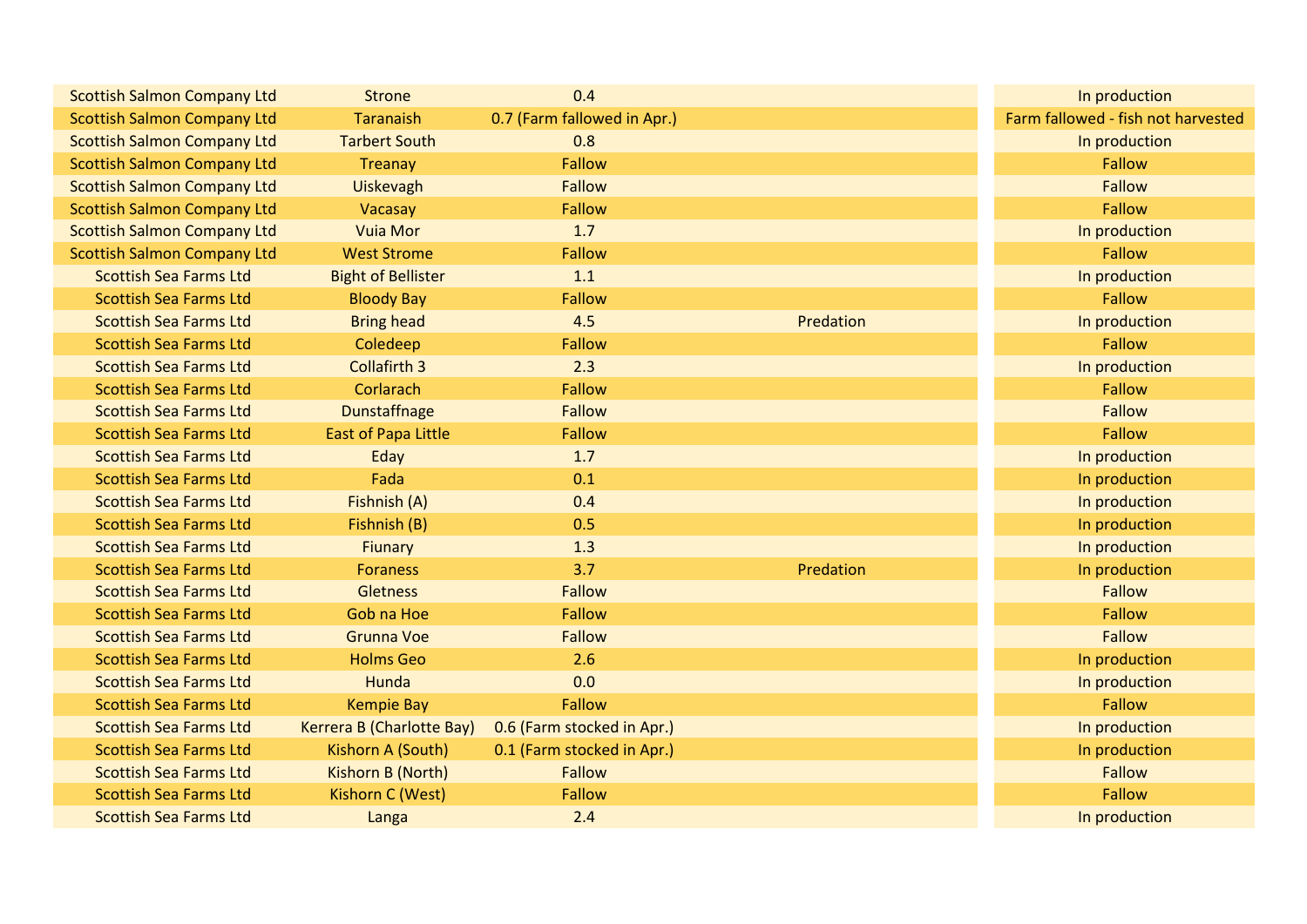| <b>Scottish Sea Farms Ltd</b> | Leinish                       | <b>Fallow</b>               |                 | Fallow        |
|-------------------------------|-------------------------------|-----------------------------|-----------------|---------------|
| <b>Scottish Sea Farms Ltd</b> | <b>Lippie Geo</b>             | Fallow                      |                 | <b>Fallow</b> |
| <b>Scottish Sea Farms Ltd</b> | <b>Lismore East (Walters)</b> | 0.2                         |                 | In production |
| <b>Scottish Sea Farms Ltd</b> | <b>Lismore North</b>          | <b>Fallow</b>               |                 | Fallow        |
| <b>Scottish Sea Farms Ltd</b> | Lismore West (B)              | 1.1                         |                 | In production |
| <b>Scottish Sea Farms Ltd</b> | <b>Lober Rock</b>             | 1.4                         |                 | In production |
| <b>Scottish Sea Farms Ltd</b> | Loch Creran (B)               | 3.7                         | Environmental   | In production |
| <b>Scottish Sea Farms Ltd</b> | Loch Spelve (B)               | 1.1 (Farm stocked in Apr.)  |                 | In production |
| <b>Scottish Sea Farms Ltd</b> | Loura Voe                     | Fallow                      |                 | Fallow        |
| <b>Scottish Sea Farms Ltd</b> | Mangaster                     | Fallow                      |                 | <b>Fallow</b> |
| <b>Scottish Sea Farms Ltd</b> | <b>Nevis A</b>                | 0.2                         |                 | In production |
| <b>Scottish Sea Farms Ltd</b> | <b>Nevis B</b>                | 0.1                         |                 | In production |
| <b>Scottish Sea Farms Ltd</b> | <b>Nevis C</b>                | 0.2                         |                 | In production |
| <b>Scottish Sea Farms Ltd</b> | <b>North Papa</b>             | 0.9                         |                 | In production |
| <b>Scottish Sea Farms Ltd</b> | <b>North Voe</b>              | 3.7                         | <b>Handling</b> | In production |
| <b>Scottish Sea Farms Ltd</b> | <b>Olna South</b>             | <b>Fallow</b>               |                 | <b>Fallow</b> |
| <b>Scottish Sea Farms Ltd</b> | Puldrite                      | 0.3                         |                 | In production |
| <b>Scottish Sea Farms Ltd</b> | Railsbrough                   | <b>Fallow</b>               |                 | Fallow        |
| <b>Scottish Sea Farms Ltd</b> | <b>Scallastle</b>             | 0.6                         |                 | In production |
| <b>Scottish Sea Farms Ltd</b> | <b>Score Holms</b>            | Fallow                      |                 | Fallow        |
| <b>Scottish Sea Farms Ltd</b> | Setter                        | 1.7                         |                 | In production |
| <b>Scottish Sea Farms Ltd</b> | <b>Setterness North</b>       | 1.7                         |                 | In production |
| <b>Scottish Sea Farms Ltd</b> | <b>Setterness South</b>       | 1.5                         |                 | In production |
| <b>Scottish Sea Farms Ltd</b> | Shapinsay                     | 0.3                         |                 | In production |
| <b>Scottish Sea Farms Ltd</b> | Shuna                         | 0.0 (Farm stocked in Apr.)  |                 | In production |
| <b>Scottish Sea Farms Ltd</b> | <b>Sian Bay</b>               | 4.7                         | Predation       | In production |
| <b>Scottish Sea Farms Ltd</b> | Slocka Ronas Voe              | 1.2                         |                 | In production |
| <b>Scottish Sea Farms Ltd</b> | <b>Snizort East</b>           | Fallow                      |                 | Fallow        |
| <b>Scottish Sea Farms Ltd</b> | South of Linga                | 0.9                         |                 | In production |
| <b>Scottish Sea Farms Ltd</b> | <b>Swarta Skerry</b>          | 1.1                         |                 | In production |
| <b>Scottish Sea Farms Ltd</b> | Swining 3                     | 0.3 (Farm fallowed in Apr.) |                 | 20.1          |
| <b>Scottish Sea Farms Ltd</b> | <b>Tanera</b>                 | 0.1                         |                 | In production |
| <b>Scottish Sea Farms Ltd</b> | <b>Teisti Geo</b>             | 1.3                         |                 | In production |